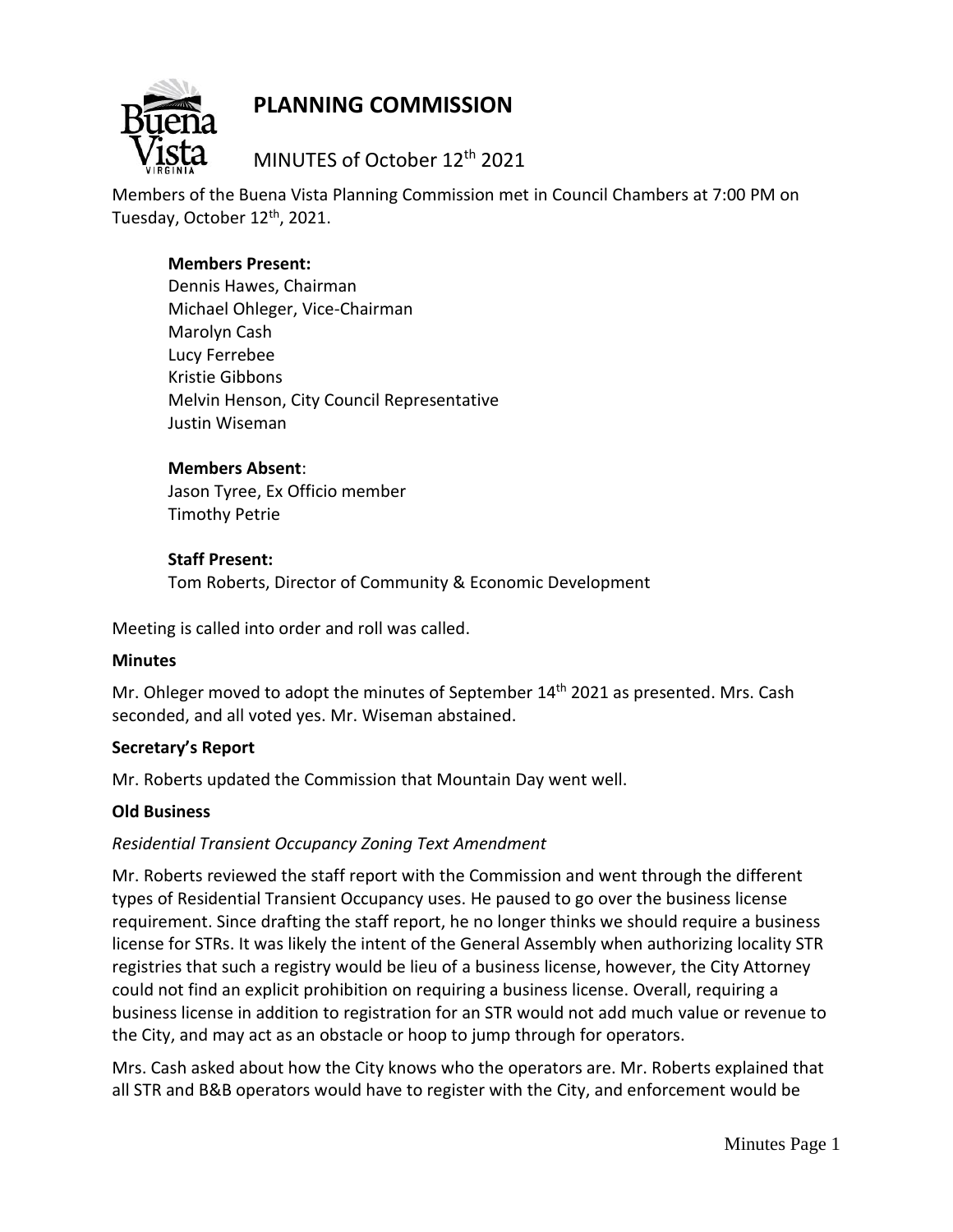done by checking various platforms on an ongoing basis. Additionally, Mr. Roberts reported that a recent Code of Virginia update requires "accommodation intermediaries" will be required to remit lodging taxes to localities. This means that platforms like Airbnb should be collecting taxes and sending them to the City. Recently, the City has been discussing with staff in Lexington and Rockbridge County about Regional Tourism taking the lead on monitoring STRs, using a third-party monitoring software subscription. Tourism could then notify the City when a new STR started listing for us to make sure they are registered.

Mrs. Gibbons asked what downsides there might be to allowing STRs throughout the City. Mr. Roberts explained that the problems from STRs seen in other cities, such as neighborhoods converting to hotel blocks, or party houses, are not very likely in Buena Vista, and the CUP requirement would address the possibility of party houses.

There was some discussion of converting from an STR to a bed & breakfast, the difference between them, and multiple transient occupancy types in one structure. Mr. Roberts noted that he added a provision in the draft text (714.03-8) that allows multiple RTOs on the same property. The intention was to allow something like the White Tree Inn, which is a boarding house that has long-term tenants (>30 days) and transient occupants. However, this language may need to be tweaked to properly allow this.

Mr. Hawes asked about the off-street parking requirements. Mr. Roberts explained that the two-space requirement for Type B STRs is the same as single family house, and the 3 space requirement for the Type A STR is based on the logic that a guest would be in addition to the resident family. The Commission agreed that we should give more flexibility to count on-street parking spaces because of the layout of existing houses and neighborhoods.

Mr. Ohleger asked about boardinghouses. Mr. Roberts responded that he proposed updating the definition of a boardinghouse to be exclusively long-term occupancy (more than 30 days). This clarifies they are not in the mix of RTOs. One could have both a boardinghouse and a bed & breakfast or STR.

Mr. Hawes suggested that we allow residential tenants operate Type A STRs, rather than limiting it to property owners. Mr. Roberts also pointed out that the text allows us to require documentation that operators are the owner.

To a question about what the consequences of violation would be, Mr. Roberts explained that after 3 substantiated complaints, then the operator could no longer operate an STR. If he or she did, then it would be a zoning violation, which is punishable as a misdemeanor crime. Building code health and safety violations could be enforced through separate mechanisms.

Mr. Hawes suggested that all RTOs be allowed to have signs.

Mr. Hawes asked about the principal guest requirement. Mr. Roberts explained that those regulations were common, and that it is not requiring that anybody contact the City every time the unit is occupied. Instead, it is a requirement that if there is a problem, it is clear who police or City officials can speak to.

Mr. Roberts commented that he had not finished with the enforcement section. He also pointed out the phase-in approach to give people running STRs right now a few months to get registered.